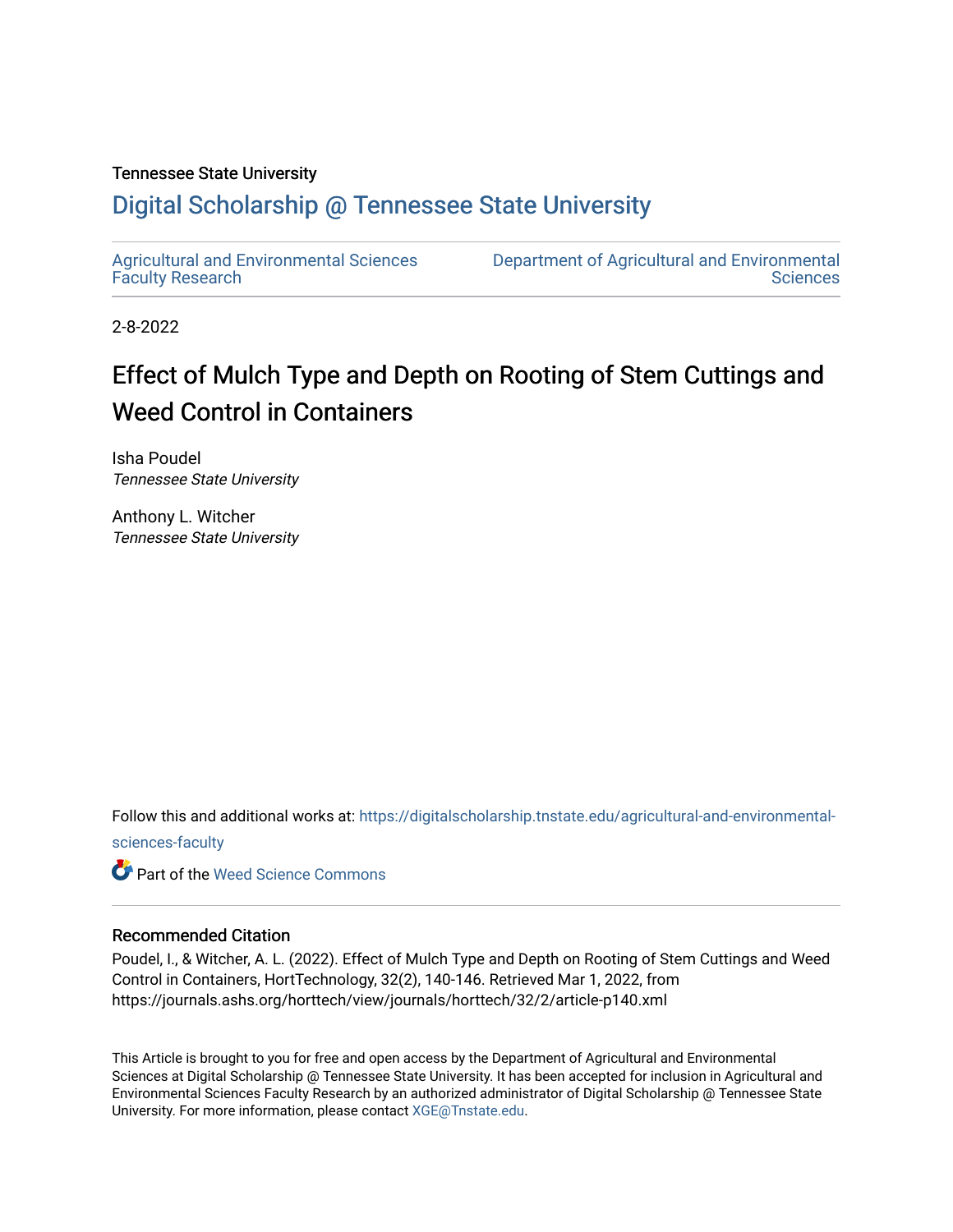# Effect of Mulch Type and Depth on Rooting of Stem Cuttings and Weed Control in Containers

Isha Poudel<sup>1</sup> and Anthony L. Witcher<sup>1</sup>

ADDITIONAL INDEX WORDS. Buddleja davidii, butterfly bush, Cardamine hirsuta, crape myrtle, creeping woodsorrel, Digitaria sanguinalis, Fatoua villosa, hairy bittercress, hydrangea, Hydrangea paniculata, Lagerstroemia indica, large crabgrass, mulberry weed, Oxalis corniculata, propagation

SUMMARY. Weeds are a major problem in cutting propagation and compete with the main crop for water, sunlight, and nutrients, thus reducing growth and marketable quality of rooted cuttings. Due to the high labor cost of hand weeding, mulches can be an alternative method for weed control in the propagation environment. The objective of this research was to determine the effect of mulches (coarse vermiculite, rice hulls, paper pellets, and pine pellets) on rooting of stem cuttings and weed control when applied at 0.5- and 1-inch depths. Cuttings of three plant species ['Nanho Blue' butterfly bush (Buddleja davidii), 'Catawba' crape myrtle (Lagerstroemia indica), 'Phantom' hydrangea (Hydrangea paniculata)] were stuck in 2.5-inch-diameter containers filled with pine bark substrate and treated with mulch. In a separate study, seeds of four weed species [creeping woodsorrel (Oxalis corniculata), hairy bittercress (Cardamine hirsuta), large crabgrass (Digitaria sanguinalis), mulberry weed (Fatoua villosa)] were sown onto the mulch surface. Rooting percentage was unaffected by mulch type or depth for any of the three crop species ('Nanho Blue' butterfly bush, 'Catawba' crape myrtle, 'Phantom' hydrangea). Pine pellets did not affect root dry weight of any crop species, but root length and volume of 'Catawba' crape myrtle was reduced by pine pellets at 1-inch depth. Rice hulls slightly reduced the root length and volume of 'Catawba' crape myrtle, but the reduction was less than 50%. Pine pellets and paper pellets (both depths) reduced growth of all four weed species. Even though weed seeds germinated in pine and paper pellets, seedlings did not grow large enough to potentially affect crop rooting. In conclusion, pine pellets and paper pellets at 0.5-inch depth can be effective in suppressing weed populations with minimal effect on rooting.

Weeds are a major problem in<br>
management is difficult due<br>
to lack of viable control methods. cutting propagation, but management is difficult due Weed control in propagation is commonly addressed by manual removal (hand weeding), which is time-consuming and labor-intensive. Recently, there has been a decrease in availability of agricultural labor supply, which places a strain on growers, and common tasks such as hand weeding may

Received for publication 21 Sept. 2021. Accepted for publication 13 Dec. 2021.

Published online 8 February 2022.

<sup>1</sup>Tennessee State University, Otis L. Floyd Nursery Research Center, McMinnville, TN 37110

This research was supported by the National Insti-tute of Food and Agriculture, U.S. Department of Agriculture Evans-Allen grant under award number TENX-1925-CCOCP.

A.L.W. is the corresponding author. E-mail: [awitcher@tnstate.edu.](mailto:awitcher@tnstate.edu)

This is an open access article distributed under the CC BY-NC-ND license ([https://creativecommons.](https://creativecommons.org/licenses/by-nc-nd/4.0/) [org/licenses/by-nc-nd/4.0/\)](https://creativecommons.org/licenses/by-nc-nd/4.0/).

<https://doi.org/10.21273/HORTTECH04937-21>

be performed less frequently (Charlton and Taylor, 2016). As a result, weed infestations during propagation result in lower quality rooted cuttings, transfer of weed populations to general production areas, and delayed finishing times due to competition for light, space, and nutrients. Although hand weeding must be performed to remove existing weeds, growers need costeffective methods for preventing weed establishment during propagation.

Although preemergence herbicides are a cost-effective method for controlling weeds during crop production, there are several limitations for using preemergence herbicides during propagation. Currently, there are no preemergence herbicides labeled for use on nonrooted cuttings (Cochran et al., 2008; Cook and Neal, 2001; Judge et al., 2004; Marble and Chandler, 2016). Also, there is limited research on determining the herbicide safety and its actions during propagation and root development (Thetford and Gilliam, 1991). Furthermore, no preemergence herbicides are labeled for use on crops inside enclosed structures such as a greenhouse. Because most propagation is conducted inside enclosed structures, use of preemergence herbicides is not recommended (Altland et al., 2003). Preemergence herbicides are restricted for use in enclosed structures due to possible volatilization and codistillation of the herbicide and subsequent plant injury (Cochran et al., 2008).

Mulches have been identified as an alternative to preemergence herbicides to control weeds in container-grown crops. During crop production in containers, mulches are applied to the substrate surface to create a physical barrier, which will inhibit weed seed germination and suppress weed growth (Ferguson et al., 2008). Although mulches have not been widely adopted in container production, researchers have suggested several mulches for their ability to control weeds (Abbey et al., 2001; Mathers and Ozkan, 2001). In a study by Bartley et al. (2017), wood mulches derived from eastern red cedar (Juniperus virginiana), ground whole loblolly pine (Pinus taeda), chinese privet (Ligustrum sinense), and sweetgum (Liquidambar styraciflua) applied at 1-inch depth reduced fresh weight of weed biomass by 82% to 100% 1 month after sowing. Parboiled rice (Oryza sativa) hulls are commercially available and are

| <b>Units</b><br>To convert U.S. to SI,<br>multiply by                                  | U.S. unit                                                                                                | SI unit                                                                           | To convert SI to U.S.,<br>multiply by                                                     |
|----------------------------------------------------------------------------------------|----------------------------------------------------------------------------------------------------------|-----------------------------------------------------------------------------------|-------------------------------------------------------------------------------------------|
| 29.5735<br>2.54<br>25.4<br>16.3871<br>0.5933<br>28.3495<br>$(^{\circ}F - 32) \div 1.8$ | fl oz<br>inch(es)<br>inch(es)<br>inch <sup>3</sup><br>$lb/$ yard <sup>3</sup><br>OZ.<br>ppm<br>$\circ$ F | mL<br>cm<br>mm<br>$\rm cm^3$<br>$kg·m-3$<br>g<br>$mg \cdot L^{-1}$<br>$^{\circ}C$ | 0.0338<br>0.3937<br>0.0394<br>0.0610<br>1.6856<br>0.0353<br>$(^{\circ}C \times 1.8) + 32$ |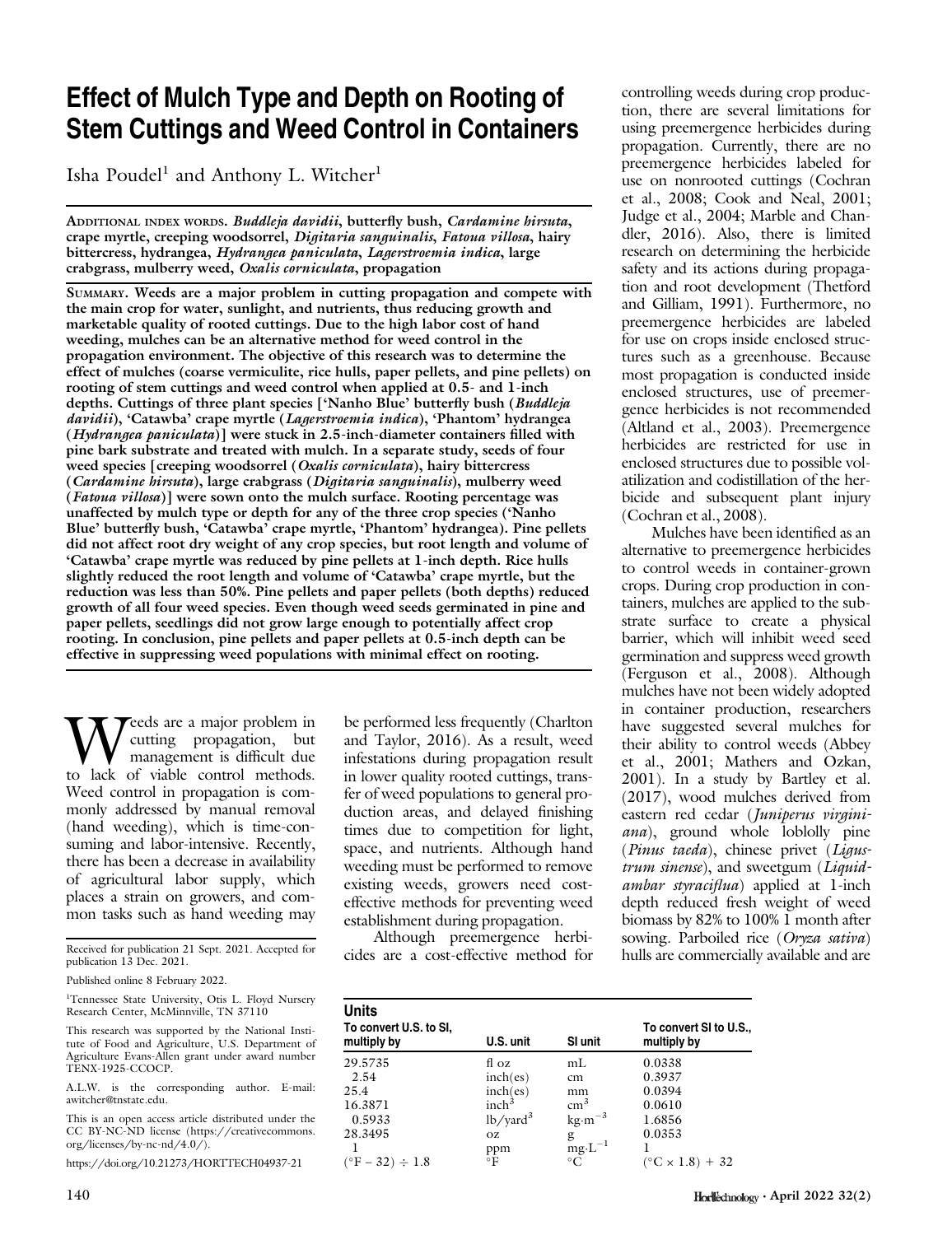used for weed control on containergrown crops inside greenhouses and on crop species sensitive to preemergence herbicides (Altland et al., 2016). Altland and Krause (2014) reported rice hull mulch at a depth of 1 inch provided excellent control of flexuous bittercress (Cardamine flexuosa) and liverwort (Marchantia polymorpha) when seeds were disseminated onto the mulch surface. Other mulch products were also found to be effective in reducing weeds in containers including weed discs and plastic bags (Chong, 2003). Smith et al. (1998) reported that recycled wastepaper pellets applied to a depth of 1 inch reduced prostrate spurge (Chamaesyce maculata) seedling number and fresh weight compared with non-treated containers and could reduce herbicide use while decreasing time and labor required for hand weeding.

With limited options for weed control in propagation, mulches can be a viable alternative for growers; however, there are some potential challenges for using mulches in cutting propagation. Most cutting propagation is performed in small diameter containers, precluding the use of mulches with a large particle size such as pine (Pinus sp.) bark nuggets and most other wood-derived materials. Mulches with a small particle size, such as rice hulls and recycled paper pellets, may be more appropriate for use in small containers. Weed control efficacy is critical to selecting a mulch, but other factors such as application depth and chemical properties should be considered to ensure there are no negative effects on root development. Reports of mulch use in nursery container production have shown similar or increased plant growth compared with nonmulched plants (Marble et al., 2019). Few studies have evaluated mulches in propagation, but Witcher and Poudel (2020) reported several mulches (pine pellets, paper pellets, and rice hulls) had no effect on rooting of cuttings when applied at 0.3-inch depth. In the same study, mulches varied in weed control efficacy among weed species, but reduced growth of hairy bittercress (pine pellets) and creeping woodsorrel (paper pellets) was observed.

On the basis of reports of mulches used in container-grown crops and limited reports of use in propagation, a mulch depth of at least 0.5 inch must be used for adequate weed control. We have identified several mulches that may be viable for use in cutting propagation. Therefore, the objective of this study was to determine the effect of mulch type and depth on rooting percentage, root growth, and weed control efficacy during stem cutting propagation of select ornamental species.

### Material and methods

Experiments were conducted in 2020 at the Tennessee State University Otis L. Floyd Nursery Research Center in McMinnville (lat.  $35.7102174^{\circ}N$ , long. 85.7904774°W).

ROOTING. Two node terminal and subterminal stem cuttings of three plant species ['Nanho Blue' butterfly bush (Buddleja davidii), 'Catawba' crape myrtle (Lagerstroemia indica), and 'Phantom' hydrangea (Hydrangea paniculata)] were collected 19 May 2020 from container-grown stock plants. Standard procedures were used to prepare cuttings based on Davies et al. (2018). All cuttings were dipped in rooting hormone (1000 ppm indole-3-butyric acid  $+ 500$  ppm napthaleneacetic acid; Dip'N Grow, Clackamas, OR) for 3 s and a single cutting was inserted into each container (2.5 inch diameter, SVD250; T.O. Plastics, Clearwater, MN) filled with a 100% pine bark substrate amended with 6  $lb/$ yard<sup>3</sup> 18N–2.6P–6.6K controlledrelease fertilizer (Nutricote 18–6–8 Total Type 180; Florikan Corp., Sarasota, FL),  $1 \text{ lb}/\text{yard}^3$  micronutrient fertilizer (Micromax; ICL Specialty Fertilizers, Dublin, OH), and 0.5 lb/ yard<sup>3</sup> wetting agent (AquaGro 2000G; Aquatrols, Paulsboro, NJ). Mulches included coarse vermiculite (#2A; Thermo-O-Rock, New Eagle, PA), rice hulls (Riceland Foods, Stuttgart, AR), paper pellets (MPP, Wolcott, NY), and pine pellets (Tractor Supply Co., Brentwood, IN). A non-treated control (nonmulched containers) was also included and consisted of containers filled with pine bark substrate. Coarse vermiculite and rice hulls were selected due to current widespread use as a substrate component (vermiculite) or mulch in container-grown nursery crop production (rice hulls), and paper and pine pellets were selected due to uniform small particle size and widespread availability. Mulches were

applied (before sticking cuttings) at two depths (0.5 and 1 inch) level with the top of the container. Pine and paper pellets expand after exposure to water, thus pellets were applied at a sufficient thickness to achieve a final depth of 0.5 or 1 inch to the top of the container following saturation. After containers and mulches had been saturated, cuttings were stuck (single cutting per container; 25 cuttings per treatment), completely randomized (within plant species), and placed in a shade house (50% shade) under intermittent mist (10 s every 8 min from 6:00 AM to 9:00 PM). The study was ended when sufficient rooting had occurred for the nontreated control of each crop species. Rooted cuttings were harvested on 16 July ('Phantom' hydrangea), 29 July ('Nanho Blue' butterfly bush), and 8 Sept. ('Catawba' crape myrtle), roots were washed and rooting percentage, root dry weight, and shoot dry weight ('Catawba' crape myrtle and 'Nanho Blue' butterfly bush only) were measured. Digital root analysis (total root length and root volume) of 'Catawba' crape myrtle and 'Phantom' hydrangea was completed using WinRHIZO software (Reagent Instruments, Quebec, Canada).

WEED CONTROL EFFICACY. In a separate study, four weed species were evaluated and included creeping woodsorrel (Oxalis corniculata), hairy bittercress (Cardamine hirsuta), large crabgrass (Digitaria sanguinalis), and mulberry weed (Fatoua villosa). Container substrate and mulches were prepared as described for Rooting and weed seed was applied to the mulch surface. Weed seeds were surfaceapplied to simulate infestation from neighboring containers or weeds in surrounding areas. Although container substrates can become infested with weed seeds before use if not stored properly, substrates used for propagation are typically weed free. A separate set of containers was used for each weed species and 20 (creeping woodsorrel, hairy bittercress, mulberry weed) or 30 (large crabgrass) seeds were sown (28 Feb.) per container (eight replicates per treatment). Containers were completely randomized (within species) and placed in a greenhouse (covered with polyethylene plastic) under intermittent mist (as described earlier). Weed seed germination (percent) was recorded at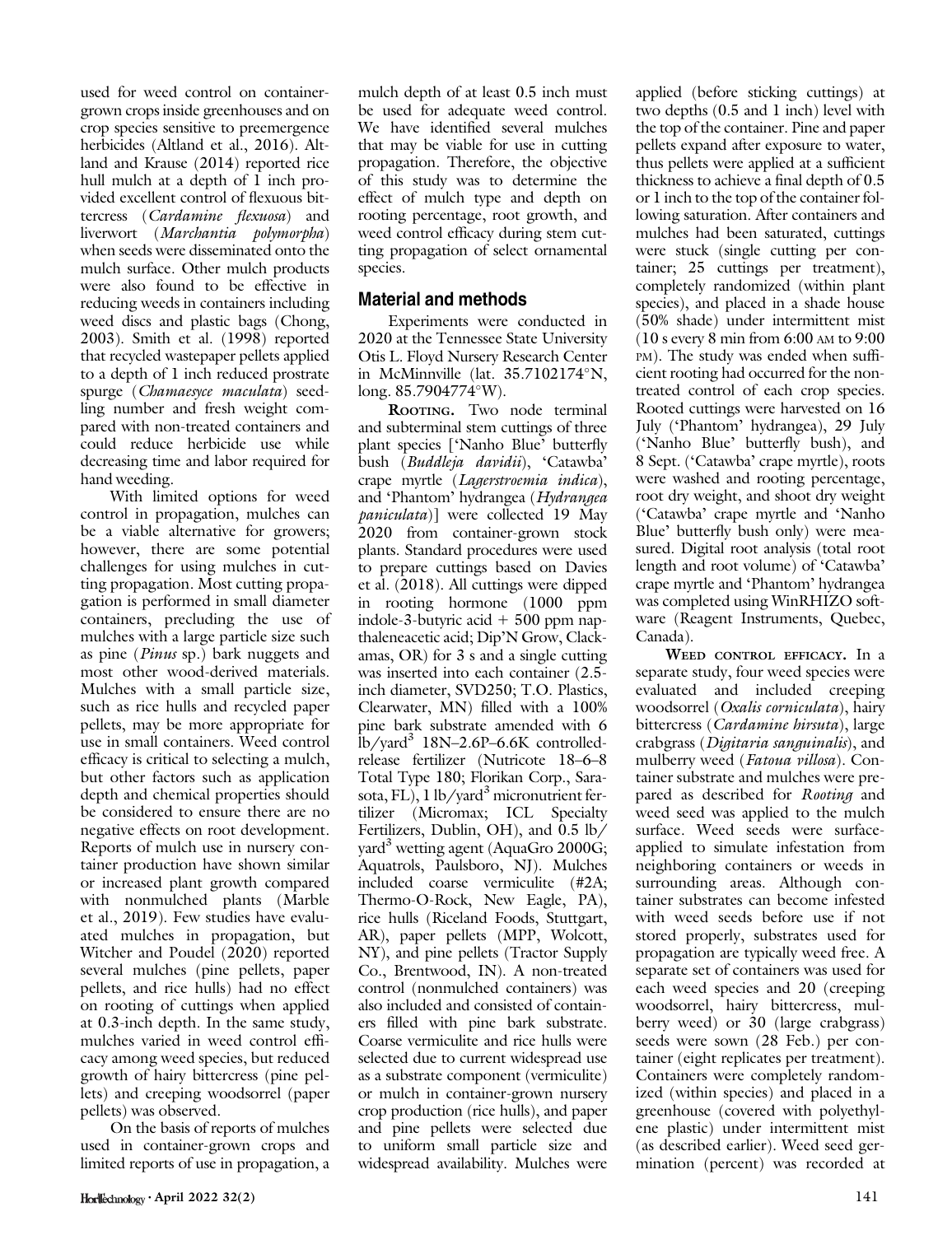2, 4, and 6 weeks after sowing (WAS). At 7 WAS, shoot fresh weight was collected for all weed species.

MULCH GERMINATION BIOASSAY. Each mulch was mixed with deionized water (500 mL mulch:200 mL water) and allowed to saturate for 24 h before filtering the solution through a standard coffee filter (white, 8–12 c; Great Value, Bentonville, AR). Two filter paper circles (90 mm, Whatman 598; GE Healthcare, Amersham, UK) were saturated in the filtrate then placed in a petri dish  $(100 \times 15 \text{ mm})$ ; VWR International, Radnor, PA). Seeds (20 per dish) of two bioindicator species [lettuce (Lactuca sativa) and tomato (Solanum lycopersicum)] were sown in separate dishes (three replicates/mulch/species), lids were replaced, and dishes were sealed with parafilm. All dishes were placed in a growth chamber  $(26/20\degree C \text{ day}/$ night temperature, 14 h photoperiod) for 2 weeks then seed germination was recorded.

Rooting percentage and weed seed germination data were analyzed with generalized linear models using the binary distribution and a logit link function using the GLIMMIX procedure of SAS (ver. 9.3; SAS Institute, Cary, NC). All other data were analyzed with linear models using the GLIMMIX procedure of SAS and differences between treatment means were determined using the Shaffer simulated method ( $P < 0.05$ ).

#### Results and discussion

ROOTING. Neither mulch type nor mulch depth affected rooting percentage of the three species. Rooting percentage for the non-treated control was 75% ('Nanho Blue' butterfly bush), 100% ('Catawba' crape myrtle), and 100% ('Phantom' hydrangea). Average rooting percentage for 0.5- and 1-inch mulch depth was, respectively, 58% and 54% ('Nanho Blue' butterfly bush), 98% and 100% ('Catawba' crape myrtle), and 100% and 96% ('Phantom' hydrangea). Although 'Nanho Blue' butterfly bush rooting percentage was 15% to 35% lower in the mulched treatments compared with the non-treated control, a high amount of variability within each treatment likely resulted in no statistical differences for 'Nanho Blue' butterfly bush. Other rooting parameters, however, were affected by mulch type/depth but response varied by crop species. Root dry weight of 'Nanho Blue' butterfly bush was similar among treatments (Table 1). 'Nanho Blue' butterfly bush shoot dry weight was reduced by paper pellets at both mulch depths but was similar for all other treatments compared with the non-treated control (Table 2).

Root dry weight of 'Catawba' crape myrtle was similar to the nontreated control for all treatments except paper pellets where root dry weight was lower at both mulch depths (0.5 and 1 inch) (Table 1). Root length and volume of 'Catawba' crape myrtle were similar to the nontreated control for vermiculite at both mulch depths and for pine pellets at 0.5-inch depth. Root growth (length and volume) of 'Catawba' crape myrtle was lower for all other treatments compared with the non-treated control and both root length and volume were more than 50% lower in paper pellets (Table 3). 'Catawba' crape myrtle shoot dry weight was similar to the non-treated control for vermiculite at both mulch depths along with rice hulls and pine pellets at 0.5-inch depth (Table 2). All other treatments had reduced shoot dry weight compared with non-treated control, and it was more than 50% lower for paper pellets at both mulch depths.

Root dry weight of 'Phantom' hydrangea was similar among all the treatments (Table 1). Root length and volume of 'Phantom' hydrangea was lower in paper pellets at the 1 inch depth compared with the nontreated control but was similar to the non-treated control for all the other treatments (Table 3).

Among the mulches used in our study, vermiculite had the least effect on rooting of all three crop species evaluated. Rice hulls did not affect root dry weight but reduced root length and volume of 'Catawba' crape myrtle. Vermiculite is widely used in container substrates for greenhouse-grown crops and improves substrate water and nutrient retention (Robbins, 2018). Parboiled rice hulls have been identified as an alternative substrate component and are an agricultural by-product (Buck and Evans, 2010; Currey et al., 2010; Evans, 2008). Because vermiculite and rice hulls can be used as a substrate component without any negative effect on plant growth, the potential negative impact rice hulls may have on rooting cuttings must be considered when applied as a mulch during propagation.

Pine pellets are composed of compressed sawdust, whereas paper pellets are made of compressed recycled paper. No additional ingredients were listed on the packaging, but other chemicals may be used in the manufacturing process and could have phytotoxic properties. Results from the seed germination bioassay showed pine pellets exhibited phytotoxic properties and inhibited lettuce and tomato germination (data not shown). Lettuce germination was 1.6% (pine pellets), 78.3% (paper pellets), and 100% for all other treatments, whereas tomato germination was also lowest for pine pellets (28.3%) but more than 93% for all other treatments. The phytotoxic compounds may have contributed to reduced root development in cuttings with pine pellets but does not explain reduced root growth of 'Catawba' crape myrtle in rice hulls.

Other factors that could affect rooting of cuttings and subsequent shoot growth include mulch depth and physical properties of the mulch. Certain mulches may retain more water and potentially limit water movement or moisture content in the rooting zone. Rice hulls had greater porosity (air space) compared with the other mulches and the pine bark substrate (data not shown), thus varying moisture content along the portion of the stem inserted in the container could have resulted in reduced root initiation and growth. The cuttings were inserted  $\approx$ 2 inches into the container resulting in 25% to 50% of the inserted portion of the stem in contact with mulch depending on mulch depth. Mulch depth also offsets the volume of pine bark substrate by up to 30% (1-inch mulch depth), which could have reduced the amount of nutrients available for root and shoot growth, but substrate nutrient content was not measured.

WEED CONTROL EFFICACY. Germination percentage for creeping woodsorrel at 2 WAS was lower for all mulch treatments compared with the non-treated control (Table 4). At 6 WAS, rice hulls at both depths and pine pellets and paper pellets at 0.5 inch depth reduced germination of creeping woodsorrel by more than 46% whereas pine pellets at 1-inch depth reduced germination by 74%. Creeping woodsorrel shoot fresh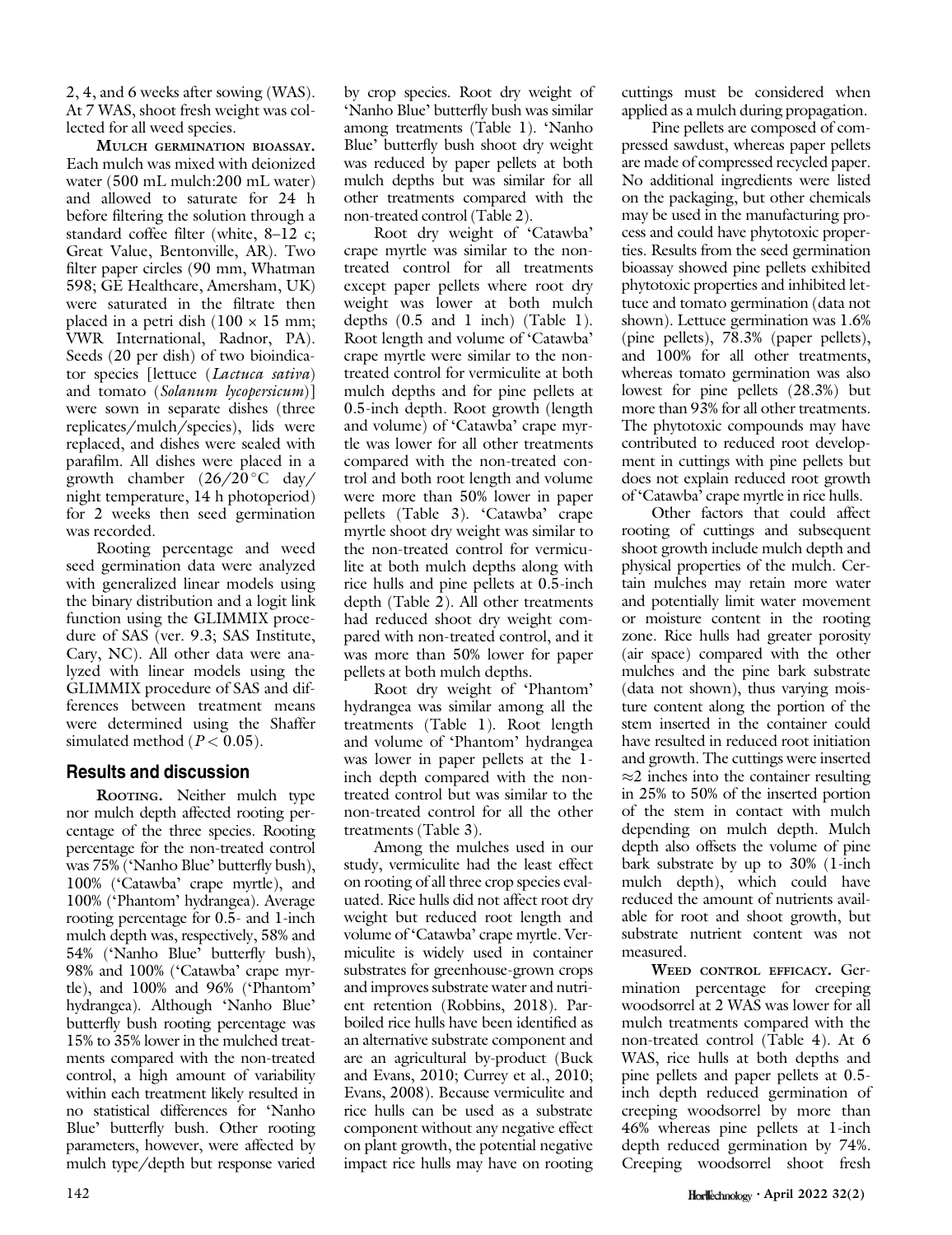| Table 1. Root dry weight of three ornamental crop species treated with four |  |
|-----------------------------------------------------------------------------|--|
| mulches at two depths $[0.5$ and 1 inch $(1.27$ and $2.54$ cm)].            |  |

|                        | Mulch<br>depth | 'Nanho Blue'<br>butterfly bush | 'Catawba'<br>crape myrtle | 'Phantom'<br>hydrangea |
|------------------------|----------------|--------------------------------|---------------------------|------------------------|
| Treatment <sup>2</sup> | (inch)         |                                | Root dry wt $(g)^y$       |                        |
| Non-treated control    | None           | 0.19                           | $0.23$ ab <sup>x</sup>    | 0.16                   |
| Vermiculite            |                | 0.10                           | 0.26a                     | 0.17                   |
| Rice hulls             | 0.5            | 0.17                           | $0.12$ bc                 | 0.12                   |
| Pine pellets           |                | 0.11                           | $0.19$ abc                | 0.16                   |
| Paper pellets          |                | 0.05                           | 0.10c                     | 0.17                   |
| Vermiculite            |                | 0.10                           | $0.19$ abc                | 0.18                   |
| Rice hulls             | 1              | 0.14                           | $0.13$ bc                 | 0.14                   |
| Pine pellets           |                | 0.12                           | $0.13$ bc                 | 0.17                   |
| Paper pellets          |                | 0.11                           | 0.10c                     | 0.11                   |
| $\boldsymbol{F}$       |                | 1.62                           | 5.67                      | 1.79                   |
| $\boldsymbol{P}$       |                | 0.1231                         | < 0.0001                  | 0.0825                 |

z Mulches applied before sticking of cuttings (single cutting per container). Containers [2.5 inches (6.35 cm) diameter] filled with a 100% pine bark substrate amended with 6 lb/yard<sup>3</sup> 18N-2.6P-6.6K controlled-release fertilizer (Nutricote 18–6–8 Total Type 180; Florikan Corp., Sarasota, FL), 1 lb/yard<sup>3</sup> micronutrient fertilizer (Micromax; ICL Specialty Fertilizers, Dublin, OH), and 0.5 lb/yard<sup>3</sup> wetting agent (AquaGro 2000G; Aquatrols, Paulsboro, NJ); 1 lb/yard<sup>3</sup> = 0.5933 kg·m<sup>-3</sup> .

 $y_1$  g = 0.0353 oz.

 $X$ Means within a column that do not share same letters indicate significant difference at  $P < 0.05$  based on Shaffer simulated method.

weight was lowest in rice hulls, pine pellets, and paper pellets at both depths (Table 5). Rice hulls at both mulch depths lowered the shoot fresh weight of woodsorrel by more than 90%, whereas no measurable shoot fresh weight was recorded for pine pellets or paper pellets (both depths).

Germination percentage for hairy bittercress at 2 WAS lowest for pine pellets followed by, paper pellets, followed by rice hulls compared with the non-treated control at both mulch depths (Table 4). Rice hulls reduced hairy bittercress germination by more than 25%, whereas pine pellets and paper pellets reduced germination by more than 59% at both mulch depths compared with the non-treated control. By 4 WAS, pine pellets (0.5 and 1 inch) were the most effective treatments and reduced hairy bittercress germination by more than 41% in comparison with the non-treated

Table 2. Shoot dry weight of two ornamental crop species treated with four mulches at two depths [0.5 and 1 inch (1.27 and 2.54 cm)].

|                        | Mulch depth | 'Nanho Blue'<br>butterfly bush | 'Catawba'<br>crape myrtle |
|------------------------|-------------|--------------------------------|---------------------------|
| Treatment <sup>z</sup> | (inch)      | Shoot dry wt $(g)^y$           |                           |
| Non-treated control    | None        | $0.81a^x$                      | 1.26a                     |
| Vermiculite            |             | $0.34$ ab                      | 1.36a                     |
| Rice hulls             | 0.5         | $0.55$ ab                      | $0.83$ abc                |
| Pine pellets           |             | $0.41$ ab                      | $0.95$ abc                |
| Paper pellets          |             | 0.17 <sub>b</sub>              | $0.55$ bc                 |
| Vermiculite            |             | $0.33$ ab                      | $1.06$ ab                 |
| Rice hulls             | 1           | $0.52$ ab                      | $0.68$ bc                 |
| Pine pellets           |             | $0.33$ ab                      | $0.68$ bc                 |
| Paper pellets          |             | 0.23 <sub>b</sub>              | 0.47c                     |
| $\boldsymbol{F}$       |             | 2.66                           | 6.22                      |
| $\boldsymbol{P}$       |             | 0.0089                         | ${<}0.0001$               |

z Mulches applied before sticking of cuttings (single cutting per container). Containers [2.5 inches (6.35 cm) diameter] filled with a 100% pine bark substrate amended with 6 lb/yard<sup>3</sup> 18N–2.6P–6.6K controlled-release fertilizer (Nutricote 18–6–8 Total Type 180; Florikan Corp., Sarasota, FL), 1 lb/yard<sup>3</sup> micronutrient fertilizer (Micromax; ICL Specialty Fertilizers, Dublin, OH), and 0.5 lb/yard<sup>3</sup> wetting agent (AquaGro 2000G; Aquatrols, Paulsboro, NJ); 1 lb/yard<sup>3</sup> = 0.5933 kg·m<sup>-3</sup>.

 $y_1$  g = 0.0353 oz.

 $X$ Means within a column that do not share same letters indicate significant difference at  $P < 0.05$  based on Shaffer simulated method.

control. At 6 WAS, hairy bittercress germination was lowest for pine pellets at the 0.5-inch (3.8%) and 1 inch (0.0%) depths. Hairy bittercress shoot fresh weight was lowest in pine pellets and paper pellets at both mulch depths (Table 5).

Germination percentage of large crabgrass at 2 WAS was lowest for rice hulls at 0.5 inch, pine pellets at both depths, and paper pellets at 1 inch (Table 6). By 4 WAS, only pine pellets (1 inch) reduced percent germination of large crabgrass (by 22%) compared with the non-treated control. At 6 WAS, germination was similar among all the treatments. Large crabgrass shoot fresh weight was lower for all the treatments compared with the non-treated control except vermiculite (0.5 inch) (Table 5). Pine pellets at both mulch depths lowered the shoot fresh weight of large crabgrass by more than 99%. Paper pellets at 0.5- and 1 inch depth lowered the shoot fresh weight by 99% and 100%, respectively.

At 2 WAS, mulberry weed germination percentage was similar or greater for all mulches compared with the non-treated control (Table 6). At 4 WAS, mulberry weed germination was lower for rice hulls (0.5 and 1 inch) and paper pellets compared with the non-treated control. At 6 WAS, rice hulls at both mulch depths and paper pellets at 1-inch depth lowered the germination by more than 24%. Mulberry weed shoot fresh weight was lowest in pine pellets and paper pellets at both mulch depths and was reduced more than 92% compared with the non-treated control (Table 5).

Weed seed germination in the non-treated control varied by species and ranged 58% to 98%. A screened pine bark was used as the rooting substrate, but many growers use peatbased substrates for propagation which have smaller particles size and would likely result in similar or greater weed seed germination. Weed control efficacy can vary depending on the type of mulch used and application depth. In agreement with our results, weed control efficacy of loose-fill mulches generally increased with an increase in the application depth (Cochran et al., 2009; Knox et al., 2015; Penny and Neal, 2003; Smith et al., 1997). Mulch applied at adequate depths, generally 1 inch or greater, has provided better control of common nursery and landscape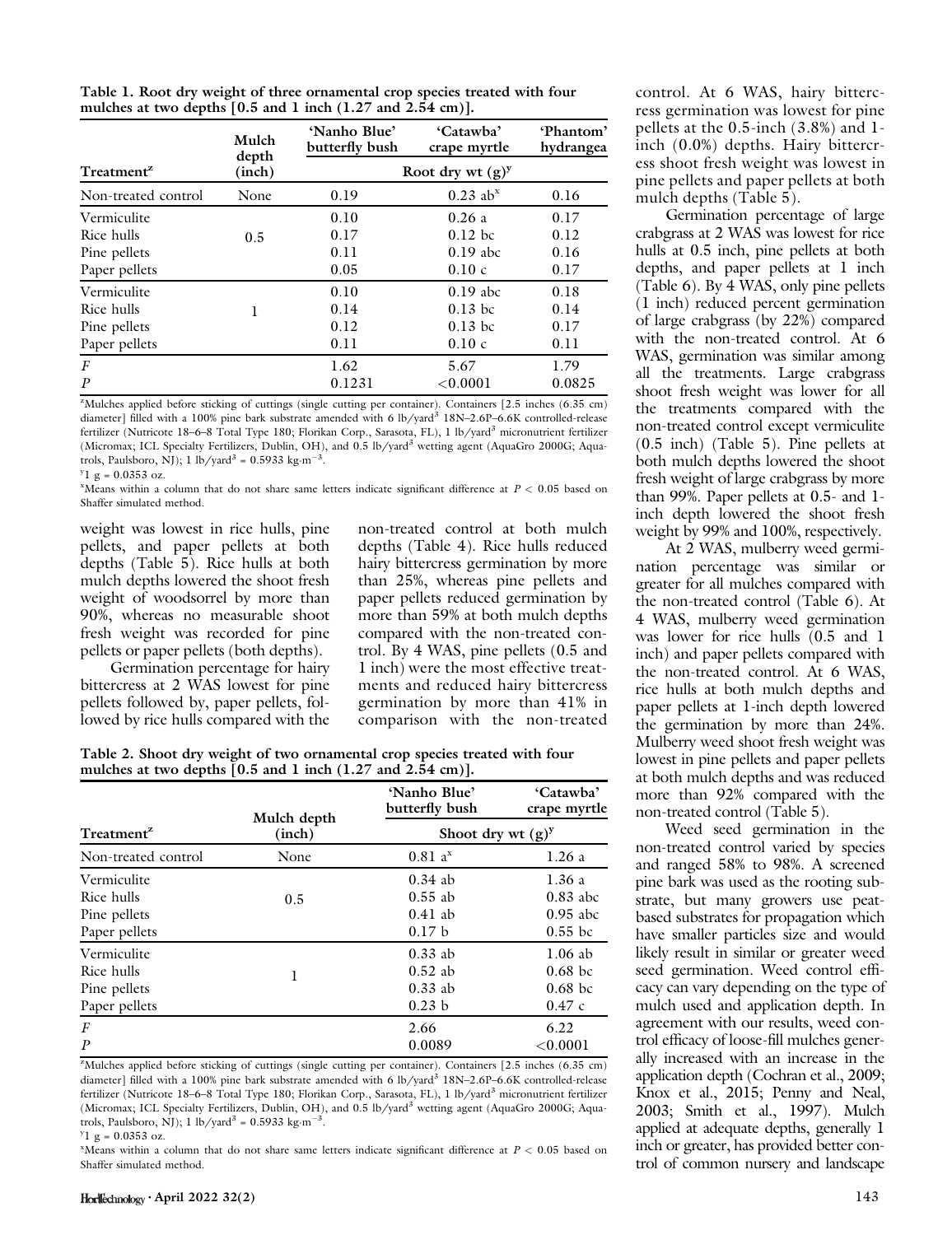|  |                                            |  | Table 3. Total root length and root volume of two ornamental crop species treated with four mulches at two depths |  |  |  |  |
|--|--------------------------------------------|--|-------------------------------------------------------------------------------------------------------------------|--|--|--|--|
|  | $[0.5$ and 1 inch $(1.27$ and $2.54$ cm)]. |  |                                                                                                                   |  |  |  |  |

|                        | Mulch depth | 'Catawba' crape<br>myrtle | 'Phantom'<br>hydrangea | 'Catawba' crape<br>myrtle | 'Phantom'<br>hydrangea |
|------------------------|-------------|---------------------------|------------------------|---------------------------|------------------------|
| Treatment <sup>2</sup> | (inch)      | Root length $(cm)^y$      |                        | Root vol $(cm3)y$         |                        |
| Non-treated control    | None        | 754.4 $a^x$               | 771.3 ab               | 1.44a                     | 1.88a                  |
| Vermiculite            |             | 749.6 a                   | 847.6 a                | 1.39a                     | 2.06a                  |
| Rice hulls             | 0.5         | 492.5 bc                  | 615.7 ab               | $0.82$ bcd                | $1.41$ ab              |
| Pine pellets           |             | 563.9 abc                 | 762.48 ab              | $1.05$ abc                | $1.77$ ab              |
| Paper pellets          |             | 374.4c                    | 780.9 ab               | $0.55$ cd                 | $1.66$ ab              |
| Vermiculite            |             | 621.6 abc                 | 872.6 a                | 1.10ab                    | 2.11a                  |
| Rice hulls             |             | $416.1$ bc                | 608.8 ab               | $0.77$ bcd                | $1.43$ ab              |
| Pine pellets           |             | 424.7 bc                  | 793.2 ab               | $0.79$ bcd                | $1.79$ ab              |
| Paper pellets          |             | 347.9c                    | 504.3 b                | 0.50d                     | 1.07 <sub>b</sub>      |
| $\boldsymbol{F}$       |             | 8.51                      | 2.72                   | 7.62                      | 3.74                   |
| $\boldsymbol{P}$       |             | < 0.0001                  | 0.0076                 | < 0.0001                  | 0.0005                 |

z Mulches applied before sticking of cuttings (single cutting per container). Containers [2.5 inches (6.35 cm) diameter] filled with a 100% pine bark substrate amended with 6 lb/yard<sup>3</sup> 18N-2.6P-6.6K controlled-release fertilizer (Nutricote 18-6-8 Total Type 180; Florikan Corp., Sarasota, FL), 1 lb/yard<sup>3</sup> micronutrient fertilizer (Micromax; ICL Specialty Fertilizers, Dublin, OH), and 0.5 lb/yard<sup>3</sup> wetting agent (AquaGro 2000G; Aquatrols, Paulsboro, NJ); 1 lb/yard<sup>3</sup> = 0.5933 kg·m<sup>-3</sup> .  $y_1$  cm = 0.3937 inch, 1 cm<sup>3</sup> = 0.0610 inch<sup>3</sup>.

 $X$ Means within a column that do not share same letters indicate significant difference at  $P < 0.05$  based on Shaffer simulated method.

weed species compared with preemergence herbicides (Bartley et al., 2017; Burrows, 2017; Marble et al., 2017; Saha et al., 2019). In our study, pine pellets and paper pellets at 0.5- and 1-inch depth resulted in minimal growth of four weed species (creeping woodsorrel, hairy bittercress, large crabgrass, mulberry weed). Although weed seeds germinated on the surface of pine and paper pellets and were still alive at 6 WAS, seedlings only developed two true leaves and did not accumulate a measurable amount of shoot biomass.

Pine pellets and paper pellets provided a solid compact barrier which may have inhibited the weed seedling roots from penetrating the substrate surface and accessing nutrients within, thus limiting shoot growth. In a study by Smith et al. (1998), recycled wastepaper pellets applied to a depth of 1 inch completely suppressed prostrate spurge germination

Table 4. Percent germination  $[2, 4,$  and 6 weeks after sowing (WAS)] of creeping woodsorrel and hairy bittercress seeds sown to four mulches at two depths [0.5 and 1 inch (1.27 and 2.54 cm)].

|                                                            |                |                                                                              | Creeping woodsorrel                               |                                                | <b>Hairy bittercress</b>                           |                                                |                                                |  |  |
|------------------------------------------------------------|----------------|------------------------------------------------------------------------------|---------------------------------------------------|------------------------------------------------|----------------------------------------------------|------------------------------------------------|------------------------------------------------|--|--|
|                                                            | Mulch<br>depth | Germination (%)                                                              |                                                   |                                                |                                                    |                                                |                                                |  |  |
| Treatment <sup>2</sup>                                     | (inch)         | 2 WAS                                                                        | 4 WAS                                             | 6 WAS                                          | 2 WAS                                              | 4 WAS                                          | 6 WAS                                          |  |  |
| Non-treated<br>control                                     | None           | 44.4 $a^{y}$                                                                 | 86.3 a                                            | 77.5 ab                                        | 82.5 a                                             | 96.3 a                                         | 90.0a                                          |  |  |
| Vermiculite<br>Rice hulls<br>Pine pellets<br>Paper pellets | 0.5            | 14.4 b<br>1.3 <sub>b</sub><br>0.0 <sub>b</sub><br>5.0 <sub>b</sub>           | 78.1 a<br>23.8 cd<br>$46.3$ bc<br>44.4 bc         | 87.5 a<br>$21.3$ cd<br>26.9 cd<br>30.6c        | 91.3 a<br>49.4 <sub>b</sub><br>$10.0$ cd<br>18.1 c | 93.8 a<br>89.4 a<br>54.4 b<br>85.6 a           | 88.8 a<br>83.8 a<br>3.8 <sub>b</sub><br>95.0 a |  |  |
| Vermiculite<br>Rice hulls<br>Pine pellets<br>Paper pellets | ı              | 6.9 <sub>b</sub><br>5.6 <sub>b</sub><br>0.0 <sub>b</sub><br>3.8 <sub>b</sub> | 90.6 a<br>27.5 bcd<br>16.3 d<br>49.4 <sub>b</sub> | 83.8 a<br>18.8 cd<br>3.1d<br>56.9 <sub>b</sub> | 95.6 a<br>56.9 <sub>b</sub><br>1.3d<br>23.1c       | 92.5a<br>86.9 a<br>52.5 <sub>b</sub><br>81.9 a | 93.8 a<br>85.6 a<br>0.0 <sub>b</sub><br>88.1 a |  |  |
| F<br>$\boldsymbol{P}$                                      |                | 17.61<br>$<$ $0.0001$                                                        | 20.94<br>${<}0.0001$                              | 26.23<br>< 0.0001                              | 76.31<br>$<$ $0.0001$                              | 8.46<br>${<}0.0001$                            | 104.65<br>$<$ 0.0001 $\,$                      |  |  |

z Mulches applied before sticking of cuttings (single cutting per container). Containers [2.5 inches (6.35 cm) diameter] filled with a 100% pine bark substrate amended with 6 lb/yard<sup>3</sup> 18N-2.6P-6.6K controlled-release fertilizer (Nutricote 18-6-8 Total Type 180; Florikan Corp., Sarasota, FL), 1 lb/yard<sup>3</sup> micronutrient fertilizer (Micromax; ICL Specialty Fertilizers, Dublin, OH), and 0.5 lb/yard3 wetting agent (AquaGro 2000G; Aquatrols, Paulsboro, NJ); 1 lb/vard<sup>3</sup> = 0.5933 kg·m<sup>-3</sup> .

<sup>y</sup>Means within a column that do not share same letters indicate significant difference at  $P < 0.05$  based on Shaffer simulated method.

in container production. In a study by Altland (2019), rice hulls at 0.5- or 1 inch depth provided 100% control of bittercress and liverwort growth in containers. Similarly, Altland et al. (2016) reported parboiled rice hulls provided effective control of creeping woodsorrel and flexuous bittercress when applied at 0.5 to 1-inch depth over the container substrate surface. In our study, rice hulls reduced shoot weight of creeping woodsorrel and large crabgrass but were not effective on hairy bittercress or mulberry weed. Although rice hulls work well in controlling weeds in container production, the frequent irrigation and high moisture environment of propagation negated the hydrophobic properties of rice hulls and provided adequate conditions for weed seed germination and shoot fresh weight. Vermiculite was also not effective at suppressing weed shoot weight likely due to increased moisture content of the mulch layer and ineffective surface barrier.

Low fertility, large particle size, and hydrophobic nature are desirable properties of mulches for containergrown crops but may not have the same impact or be practical in the propagation environment. We demonstrated mulch products with small particle size (paper and pine pellets) provided excellent weed control efficacy (percent control of the non-treated control) for creeping woodsorrel (100%), hairy bittercress (98% to 100%), large crabgrass (96% to 100%), and mulberry weed (100%) during cutting propagation.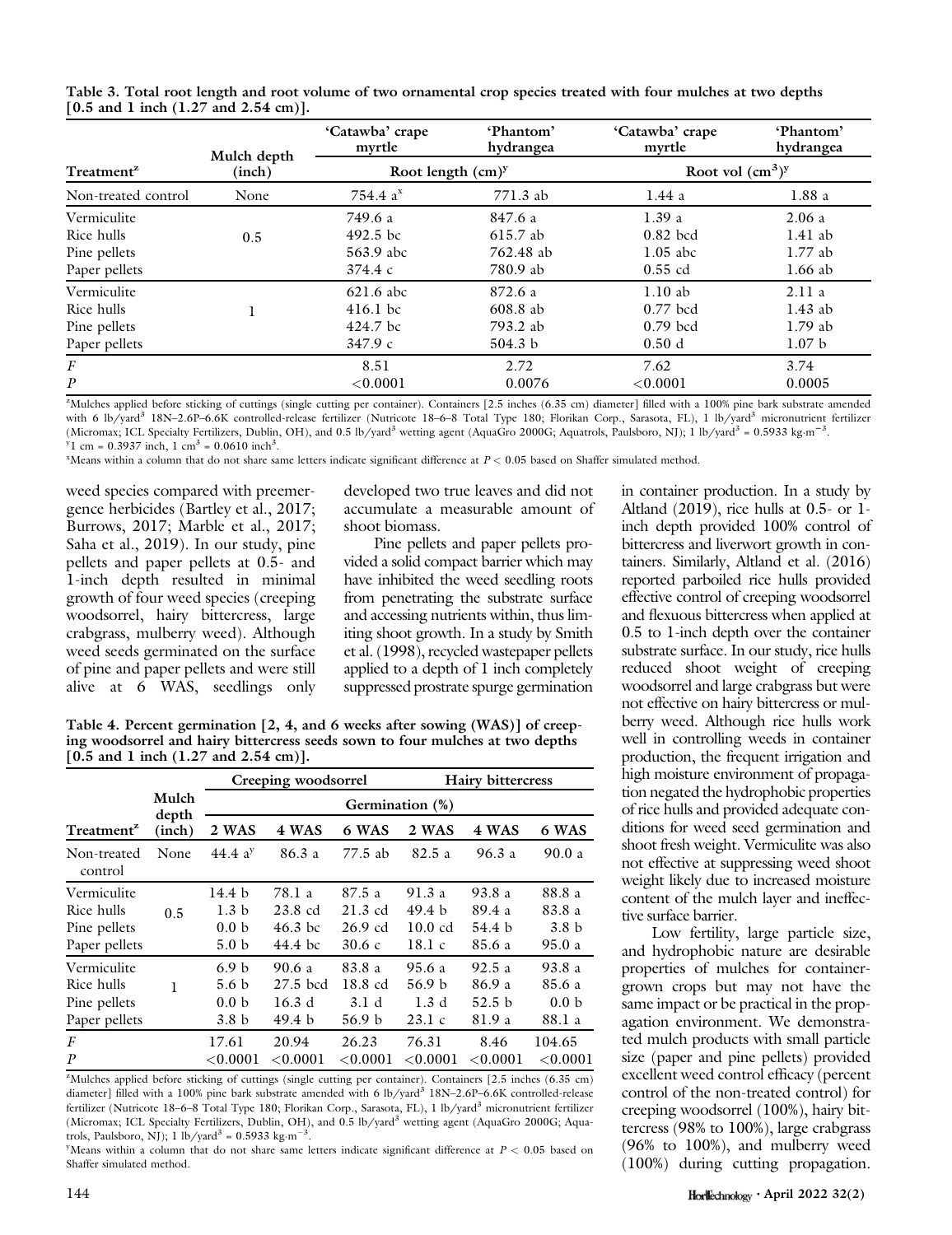| Table 5. Shoot fresh weight (7 weeks after sowing) of four weed species (creep- |
|---------------------------------------------------------------------------------|
| ing woodsorrel, hairy bittercress, large crabgrass, mulberry weed) from seeds   |
| sown to four mulches at two depths $[0.5$ and 1 inch $(1.27$ and $2.54$ cm).    |

|                        | Mulch  | Creeping     | Hairy                  | Large             | Mulberry    |
|------------------------|--------|--------------|------------------------|-------------------|-------------|
|                        | depth  | woodsorrel   | bittercress            | crabgrass         | weed        |
| Treatment <sup>2</sup> | (inch) |              | Shoot fresh wt $(g)^y$ |                   |             |
| Non-treated control    | None   | $1.04~a^{x}$ | $0.97$ ab              | 4.39a             | $0.13$ ab   |
| Vermiculite            | 0.5    | $0.79$ ab    | $0.95$ ab              | 3.12ab            | 0.16a       |
| Rice hulls             |        | $0.09$ bc    | $0.97$ ab              | 2.89 <sub>b</sub> | $0.09$ ab   |
| Pine pellets           |        | 0.00c        | 0.02c                  | 0.17c             | 0.01c       |
| Paper pellets          |        | 0.00c        | 0.00c                  | 0.02c             | 0.00c       |
| Vermiculite            | 1      | 0.92a        | 1.15a                  | 2.34 b            | $0.11$ ab   |
| Rice hulls             |        | 0.02c        | $0.27$ bc              | 2.65 b            | $0.06$ bc   |
| Pine pellets           |        | 0.00c        | 0.00c                  | 0.03c             | 0.00c       |
| Paper pellets          |        | 0.00c        | 0.00c                  | 0.00c             | 0.00c       |
| $\boldsymbol{F}$       |        | 6.80         | 8.58                   | 27.21             | 13.08       |
| $\boldsymbol{P}$       |        | ${<}0.0001$  | < 0.0001               | ${<}0.0001$       | ${<}0.0001$ |

z Mulches were applied to containers before sowing weed seeds [20 (creeping woodsorrel, hairy bittercress, and mulberry weed) or 30 (large crabgrass) seeds per container]. Containers [2.5 inches (6.35 cm) diameter] filled with a 100% pine bark substrate amended with 6 lb/yard<sup>3</sup> 18N-2.6P-6.6K controlled-release fertilizer (Nutricote 18–6–8 Total Type 180; Florikan Corp., Sarasota, FL), 1 lb/yard<sup>3</sup> micronutrient fertilizer (Micromax; ICL Specialty Fertilizers, Dublin, OH), and 0.5 lb/yard<sup>3</sup> wetting agent (AquaGro 2000G; Aquatrols, Paulsboro, NJ); 1 lb/yard<sup>3</sup> = 0.5933 kg·m<sup>-3</sup>.

 $y_1$  g = 0.0353 oz.

 $X$ Means within a column that do not share same letters indicate significant difference at  $P < 0.05$  based on Shaffer simulated method.

Nevertheless, paper and pine pellets may reduce cutting root growth of certain crop species when applied at a depth greater than 0.5 inch. Paper and pine pellets applied at 0.5-inch depth would be a viable option for crops propagated in greenhouses and on

crop species that are known to be herbicide sensitive such as 'Phantom' hydrangea. Longevity of weed control efficacy has not been widely studied, but preliminary trials conducted by the authors (data not shown) indicate mulches would be effective on hairy

Table 6. Percent germination [2, 4, and 6 weeks after sowing (WAS)] of large crabgrass and mulberry weed seeds sown to four mulches at two depths [0.5 and 1 inch (1.27 and 2.54 cm)].

|                                                            |                |                                          | Large crabgrass                              |                                                | Mulberry weed                               |                                               |                                            |  |  |
|------------------------------------------------------------|----------------|------------------------------------------|----------------------------------------------|------------------------------------------------|---------------------------------------------|-----------------------------------------------|--------------------------------------------|--|--|
|                                                            | Mulch<br>depth |                                          | Germination (%)                              |                                                |                                             |                                               |                                            |  |  |
| Treatment <sup>2</sup>                                     | (inch)         | 2 WAS                                    | 4 WAS                                        | 6 WAS                                          | 2 WAS                                       | 4 WAS                                         | 6 WAS                                      |  |  |
| Non-treated<br>control                                     | None           | $37.5~{\rm b}^{\rm y}$                   | 55.8 ab                                      | 58.8 abc 24.4 c                                |                                             | 98.1 a                                        | 98.1 a                                     |  |  |
| Vermiculite<br>Rice hulls<br>Pine pellets<br>Paper pellets | 0.5            | 56.7 a<br>15.4 cd<br>12.9 cd<br>26.3 bcd | 64.6 a<br>51.7 abc<br>49.6 abc<br>$49.2$ abc | $65.4$ ab<br>51.7 abc<br>51.7 abc<br>$49.6$ bc | 57.5 <sub>b</sub><br>6.3c<br>10.6c<br>13.1c | 95.6 ab<br>$65.0$ cd<br>81.3 abcd<br>85.6 abc | 96.9 ab<br>73.8 bc<br>84.4 abc<br>86.9 abc |  |  |
| Vermiculite<br>Rice hulls<br>Pine pellets<br>Paper pellets | ı              | 58.8 a<br>$31.3$ bc<br>10.4 d<br>13.8 cd | 65.8a<br>52.9ab<br>33.8c<br>$45.0$ bc        | 68.8 a<br>48.8 bc<br>42.5 c<br>46.3c           | 83.1 a<br>0.6c<br>0.6c<br>11.9c             | 96.9 ab<br>58.8 d<br>78.1 abcd<br>72.5 bcd    | 97.5 ab<br>67.5c<br>91.3 abc<br>72.5 c     |  |  |
| $\boldsymbol{F}$<br>$\boldsymbol{P}$                       |                | 17.75<br>< 0.0001                        | 5.53<br>< 0.0001                             | 5.10<br>< 0.0001                               | 23.72<br>< 0.0001                           | 6.48<br>< 0.0001                              | 4.82<br>0.0001                             |  |  |

<sup>z</sup>Mulches were applied to containers before sowing weed seeds [20 (creeping woodsorrel, hairy bittercress, and mulberry weed) or 30 (large crabgrass) seeds per container]. Containers [2.5 inches (6.35 cm) diameter] filled with a 100% pine bark substrate amended with 6 lb/yard<sup>3</sup> 18N-2.6P-6.6K controlled-release fertilizer (Nutricote 18-6-8 Total Type 180; Florikan Corp., Sarasota, FL), 1 lb/yard<sup>3</sup> micronutrient fertilizer (Micromax; ICL Specialty Fertilizers, Dublin, OH), and 0.5 lb/yard<sup>3</sup> wetting agent (AquaGro 2000G; Aquatrols, Paulsboro, NJ); 1 lb/yard<sup>3</sup> = 0.5933 kg·m<sup>-1</sup> .

 $\mathcal{V}$ Means within a column that do not share same letters indicate significant difference at  $P < 0.05$  based on Shaffer simulated method.

bittercress and large crabgrass for 8 to 10 weeks. These products are readily available, but nursery propagators would need to determine the costeffectiveness of using mulches compared with the labor and time associated with hand weeding. Growers would also need to alter practices such as filling flats/containers to accommodate the top mulch layer. Some plant species may be more sensitive to differences in chemical and physical properties in the rooting zone, therefore growers should conduct small trials with individual crop species before large scale adoption.

### Literature cited

Abbey, T.M., T.L. Mervosh, A.F. Senesac, and I.T. Bradley. 2001. Mulches for weed suppression in containers of herbaceous perennials. Perennial Plant Assn. Qrtly. J. 9(Autumn):24.

Altland, J. 2019. USDA tests PBH rice hulls for weed control in container crops. 2 July 2021. <[https://www.nurserymag.](https://www.nurserymag.com/article/usda-tests-rice-hulls-weed-control-container-crops) [com/article/usda-tests-rice-hulls-weed](https://www.nurserymag.com/article/usda-tests-rice-hulls-weed-control-container-crops)[control-container-crops](https://www.nurserymag.com/article/usda-tests-rice-hulls-weed-control-container-crops)>.

Altland, J. and C. Krause. 2014. Parboiled rice hull mulch in containers reduces liverwort and flexuous bittercress growth. J. Environ. Hort. 32:59–63, [https://doi.org/](http://dx.doi.org/https://doi.org/10.24266/0738-2898.32.2.59) [10.24266/0738-2898.32.2.59](http://dx.doi.org/https://doi.org/10.24266/0738-2898.32.2.59).

Altland, J.E., C.H. Gilliam, and G. Wehtje. 2003. Weed control in field nurseries. HortTechnology 13:9–14, [https://](http://dx.doi.org/https://<?A3B2 tlsb 0.012w?>doi.org/10.21273/HORTTECH.13.1.<?show #?>0009) [doi.org/10.21273/HORTTECH.13.1.](http://dx.doi.org/https://<?A3B2 tlsb 0.012w?>doi.org/10.21273/HORTTECH.13.1.<?show #?>0009) [0009](http://dx.doi.org/https://<?A3B2 tlsb 0.012w?>doi.org/10.21273/HORTTECH.13.1.<?show #?>0009).

Altland, J.E., J.K. Boldt, and C.C. Krause. 2016. Rice hull mulch affects germination of bittercress and creeping woodsorrel in container plant culture. Amer. J. Plant Sci. 7:2359–2375, [https://doi.org/10.4236/](http://dx.doi.org/https://doi.org/10.4236/ajps.2016.716207) [ajps.2016.716207.](http://dx.doi.org/https://doi.org/10.4236/ajps.2016.716207)

Bartley, P.C., G.R. Wehtje, A.M. Murphy, W.G. Foshee, and C.H. Gilliam. 2017. Mulch type and depth influences control of three major weed species in nursery container production. HortTechnology 27:465–471, [https://doi.org/10.21273/](http://dx.doi.org/https://doi.org/10.21273/HORTTECH03511-16) [HORTTECH03511-16.](http://dx.doi.org/https://doi.org/10.21273/HORTTECH03511-16)

Buck, J.S. and M.R. Evans. 2010. Physical properties of ground parboiled fresh rice hulls used as a horticultural substrate. HortScience 45:643–649, [https://doi.org/](http://dx.doi.org/https://doi.org/<?A3B2 re3,j?>10.21273/HORTSCI.45.4.643) [10.21273/HORTSCI.45.4.643.](http://dx.doi.org/https://doi.org/<?A3B2 re3,j?>10.21273/HORTSCI.45.4.643)

Burrows, M. 2017. Evaluation of pine bark mulch-herbicide combinations for weed control in nursery containers. Master's thesis, Auburn Univ., Auburn, AL.